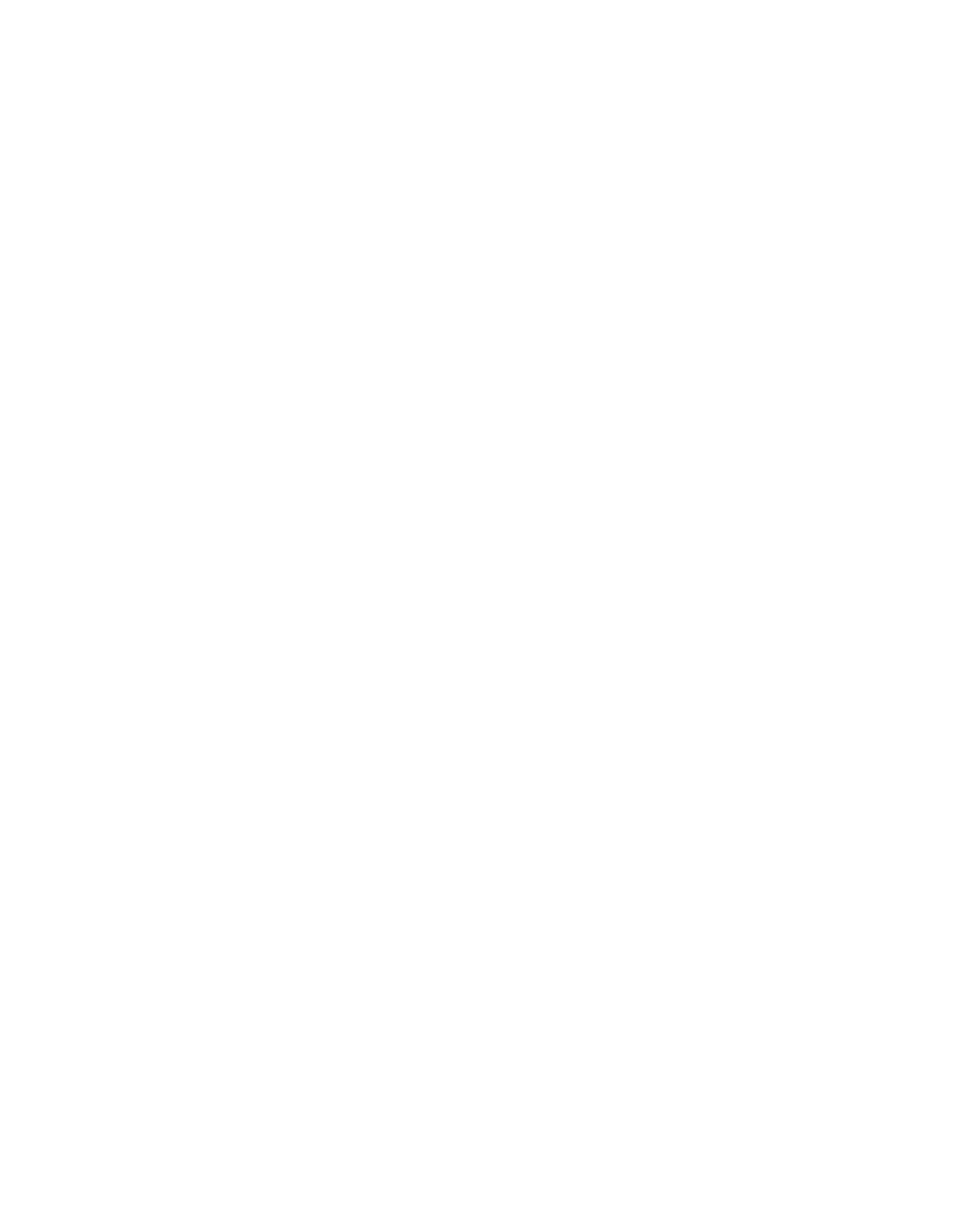# **Table of Contents**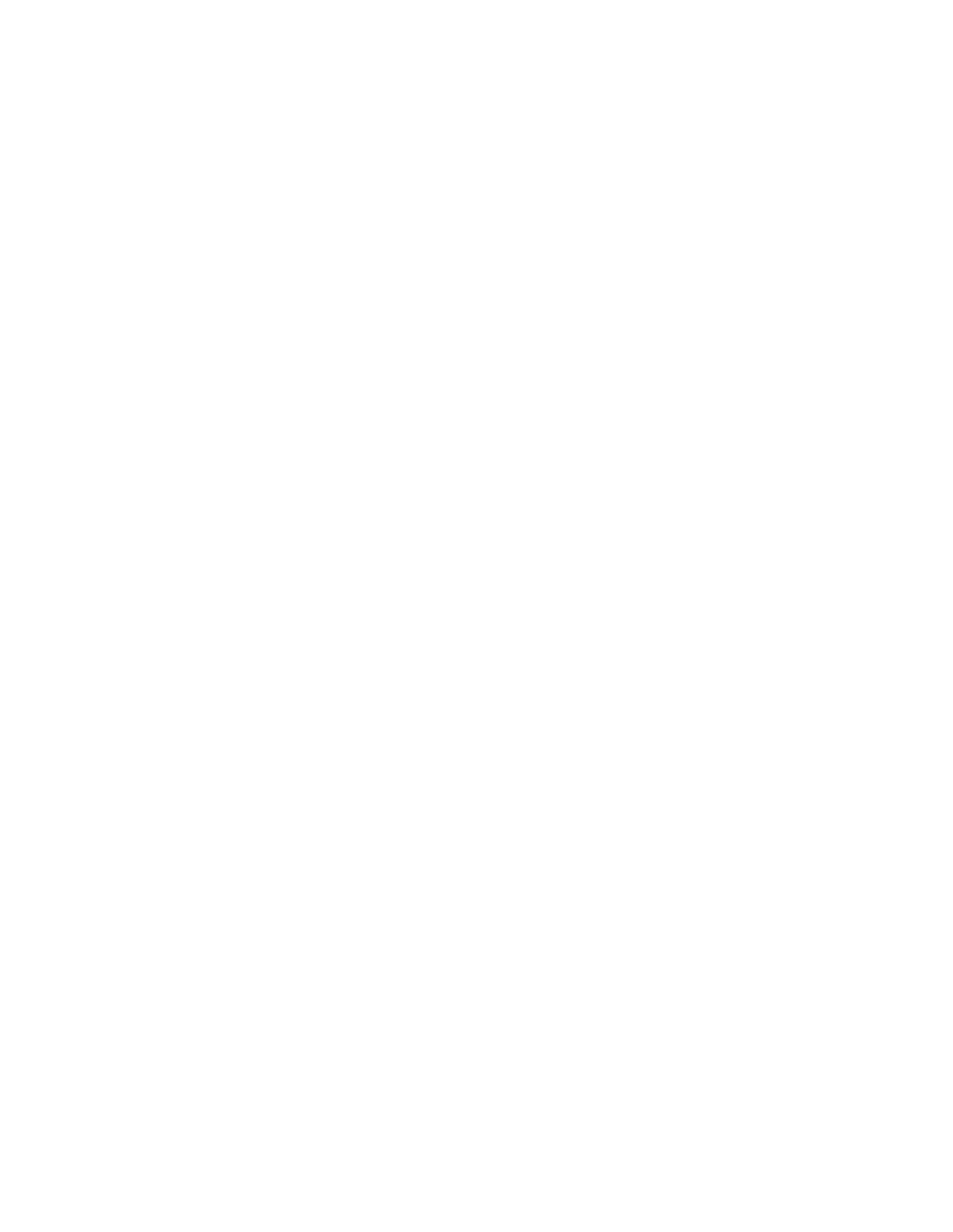# **INTRODUCTION**

The MARK V is an affordable, handheld, quantitative breath alcohol testing instrument. The Mark V is a NHTSA certified EBT. It can be used for law enforcement, schools, workplace safety, or medical purposes. The MARK V features easy-to-use automatic sampling or manual sampling procedures.

The MARK V is accurate and reliable, allowing a complete breath test procedure to be conducted in about 30 seconds or less.

This manual describes the operation, maintenance, calibration check, and calibration adjustment of the MARK V. This manual should be read completely and fully understood by each operator prior to testing. It is further recommended that operators practice the breath testing process before giving an actual "in the field" test.



**NHTSA APPROVED EVIDENTIAL BREATH ALCOHOL TESTING DEVICE (EBT)**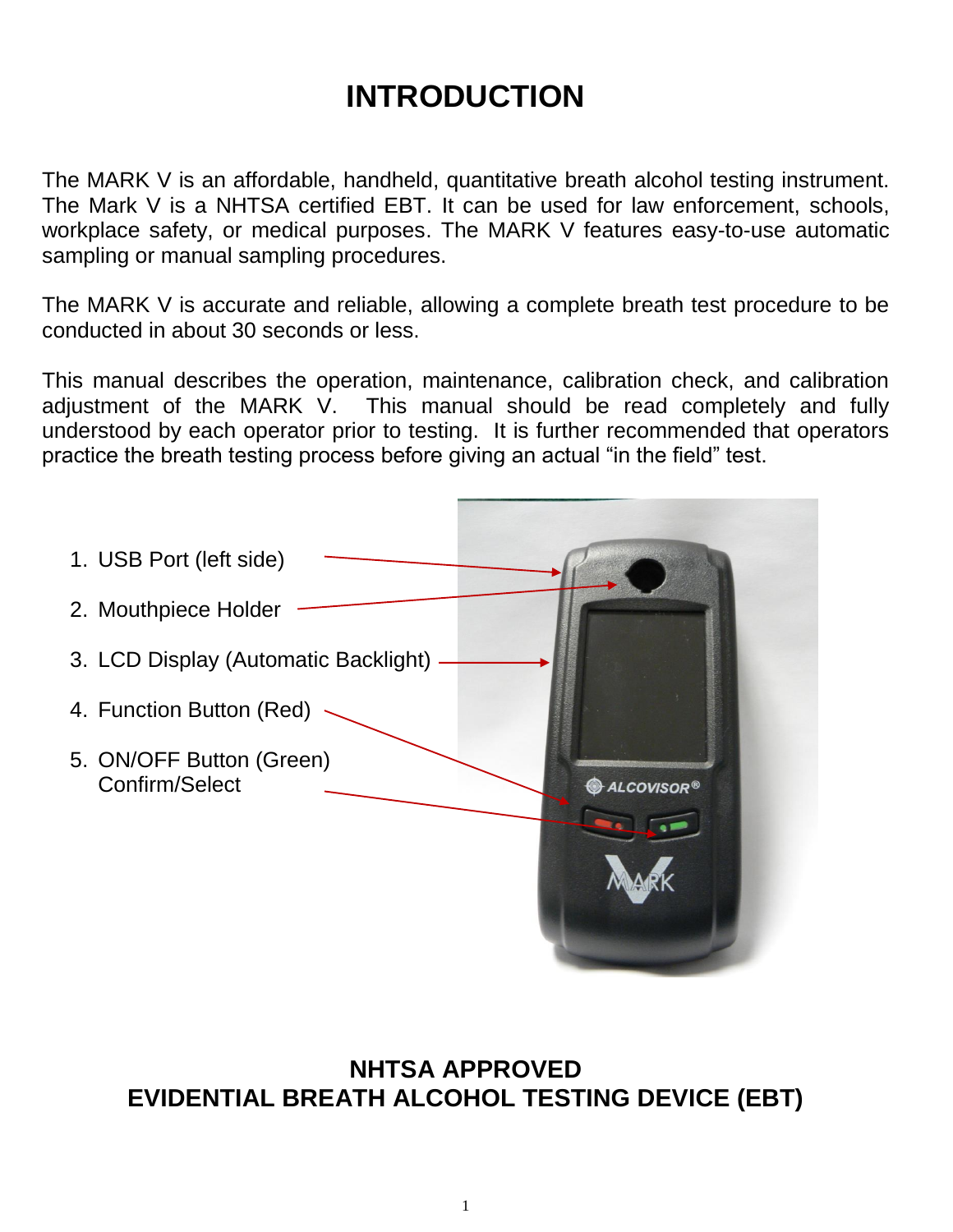# **PRINCIPLES OF OPERATION**

The MARK V uses an electrochemical fuel cell containing two platinum electrodes to detect and measure the concentration of alcohol vapor in expired breath. When breath is drawn into the fuel cell by the sampling system, a small voltage is generated proportionate to the breath alcohol concentration. This voltage is then fed to an electronic amplifier and displayed on the screen.

The instrument is simple to operate and may be used as often as required provided that a suitable delay is allowed between successive tests. This time delay allows the fuel cell to clear itself of alcohol and prevents the possibility of additive readings. If no alcohol is present in a test, a second test may be analyzed immediately, since the fuel cell voltage is already at zero. Unless the breath alcohol level of the subject is very high, the instrument will generally be clear enough to receive and analyze a second sample in less than two minutes.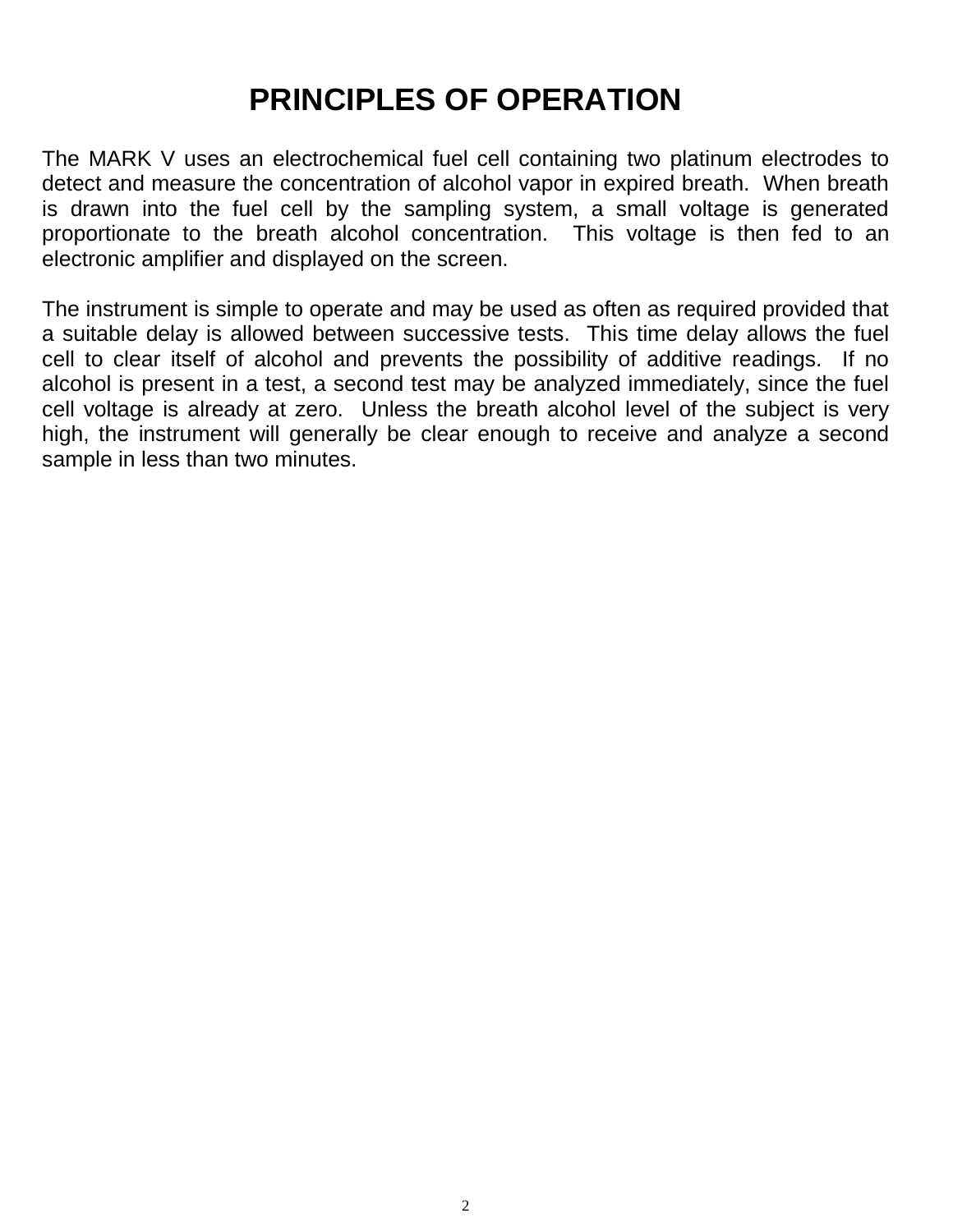# **The MARK V Alcovisor® Operation**

This section details the preparation required to use the MARK V, and the steps for performing a breath test.

# **Preparing the MARK V**

Before using the MARK V, the batteries (AAA) must be installed and the unit turned on.

### **Installing Batteries**

The MARK V is powered with 4 AAA Alkaline Batteries. The Battery Indicator is located at the top right of the screen when the MARK V is on.

To insert the batteries:

- 1. Press and slide the battery compartment cover off.
- 2. Place 4 AAA batteries into position in the battery compartment.
- 3. Replace the cover.

When replacing the batteries, always replace ALL four batteries.

## **Turning On & Off**

### **ON**

Press and hold the Green ON/OFF button for 2 – 3 seconds. The display light comes on and a self-test (automatic Blank Test) is carried out by the microprocessor. In a few seconds, the display will read "PLEASE BLOW".

### **OFF**

Press and hold the ON/OFF button for 2 - 3 seconds.

Note: You can choose to have the Mark V shut off automatically after 1, 2, 5 or 10 minutes of inactivity, to conserve battery power.

### **Attaching a Mouthpiece**

- 1. Remove the disposable mouthpiece from its wrapper, making sure not to touch the end into which the subject will be blowing.
- 2. Insert the disposable mouthpiece into the mouthpiece holder. The mouthpiece can be inserted from either side of the MARK V.
- 3. Ensure a secure fit.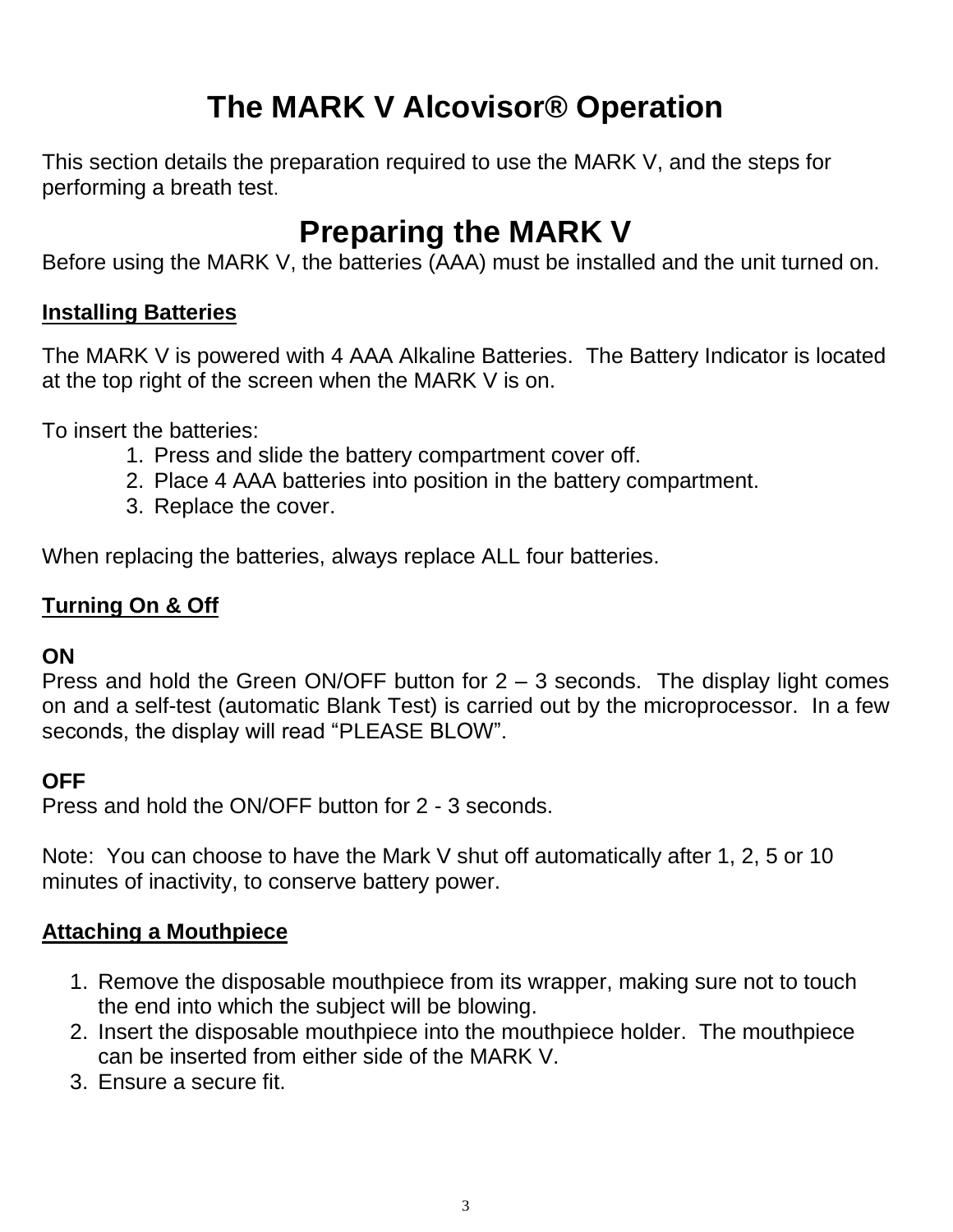

To access the Settings menu:

- 1. Turn on the MARK V.
- 2. When instrument displays "Please Blow", click the LEFT (red) button until the Main Menu Icon  $\boxed{\bullet}$  is highlighted, then click the RIGHT (green) button to select. This will take you to the main menu.
- 3. Use the LEFT (red) button to highlight the Settings Icon , then click the RIGHT (green) button to select.

## **Settings**:

- 1. **Time Setting:**
	- a. Use the LEFT (red) button to change the highlighted area and RIGHT (green) buttons to select the correct Date and Time.
	- b. Select "Update" to confirm.
- 2. **Auto Off:**
	- a. Use the LEFT (red) and RIGHT (green) buttons to Select the time limit to turn off the device automatically if it is inactive.
	- b. Select  $\bullet$  to confirm.
- 3. **Print:**
	- a. Use the LEFT (red) and RIGHT (green) buttons to Select "Auto Print" to have a test result print automatically after each test without having to select "print" (if the optional printer is available).
	- b. Select the number of copies to print for each test.
	- c. You can also choose to have the Last Calibration Date printed by selecting the "Cal" option.
	- d. Select  $\bullet$  to confirm.

### 4. **Calibration:**

- a. When the screen displays "Calibration Needed", send the device in for calibration or, if qualified, proceed to the Calibration Section in the Advanced Settings Manual.
- b. A password is needed for calibration.

### 5. **Advanced:**

A password is needed to access the advanced settings. Please refer to the Advanced Settings Manual.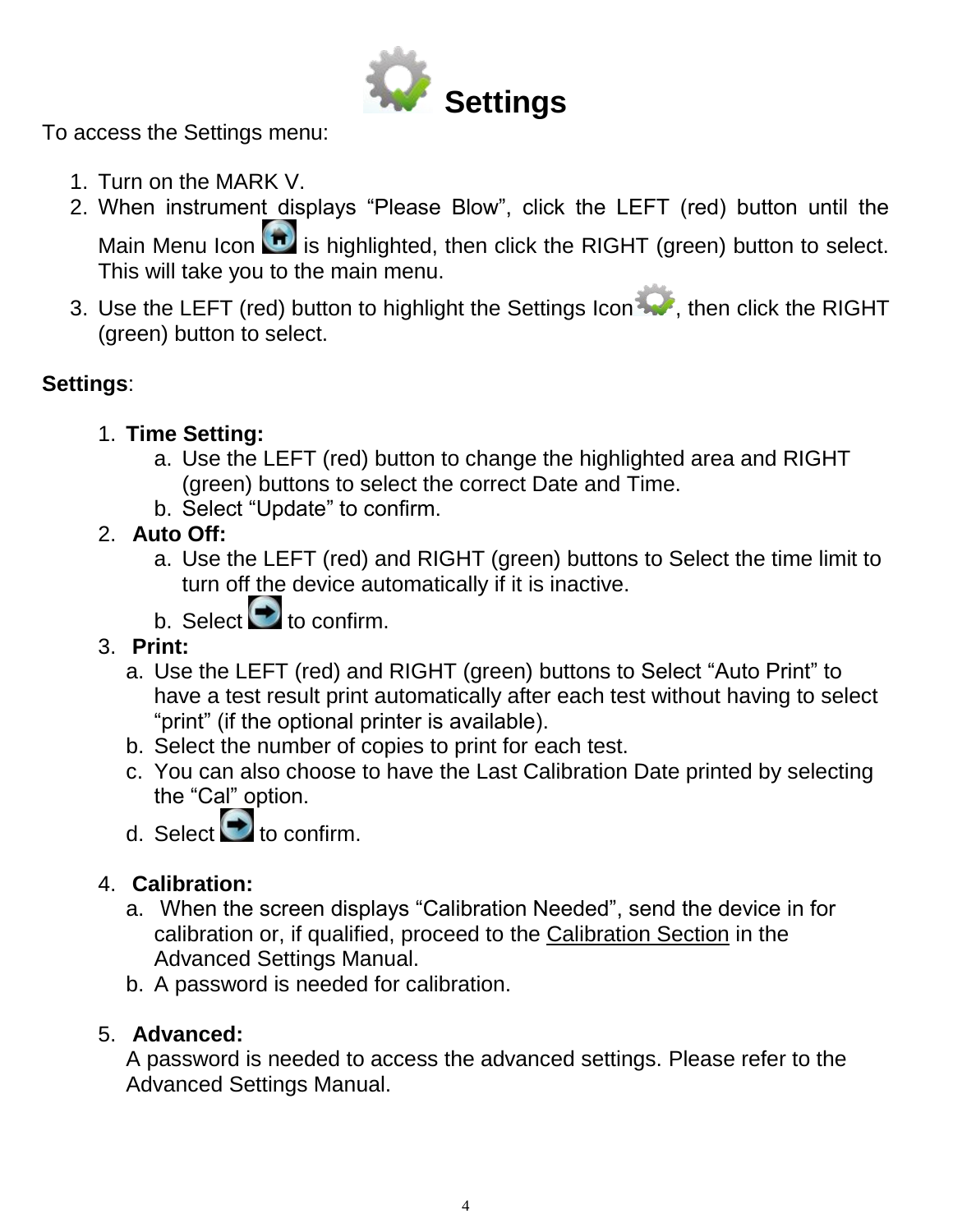# **Performing a Breath Test**

Before performing a breath test, several conditions for the test site and the test subject must be verified.

## **Conditions for Test Site**

- The ambient air should be free from alcohol, solvent vapors, and thick tobacco smoke.
- Working temperature of the MARK V should be between 23°F to 131°F (-5ºC to 55ºC).

Note: Do not allow an unrealistically high ethanol concentration to reach the sensor, since this can reduce the life expectancy of the unit.

## **Conditions for Test Subject**

- The person being tested must abstain from drinking, eating, chewing gum, chewing tobacco, smoking tobacco, using mouth spray, or taking any medications for at least 15 minutes prior to providing a sample. (If a positive sample is given in workplace testing, a minimum 15 minute waiting period must occur after the initial screening test.)
- The person being tested must breathe evenly and normally before the test. The person must also avoid repeated deep breaths (hyperventilation) as this will temporarily cool down the breath and may lead to a false reading.
- Should the person have diminished lung capacity and cannot activate the Auto Test, a manual override method is provided.

Note: Rinsing out the mouth with water or non-alcoholic drinks does not substitute for the 15 minute interval between a screening test and a confirmation test.

### **Air Blank Feature**

The MARK V performs an Air Blank test to determine if ethanol is present in the ambient air or if any residual alcohol is remaining from prior testing. An Air Blank test should be performed if there is suspicion that the ambient air contains alcohol vapor, or prior test carryover is suspected, or before a confirmatory test. The MARK V automatically performs an air blank every time the Test Icon is selected and before going into Test Mode.

If a reading greater than 0.000% is noted on the Air Blank Result, return to the Main Menu, wait 2-3 minutes, then select the Standard Test Icon again and check the Air Blank Result.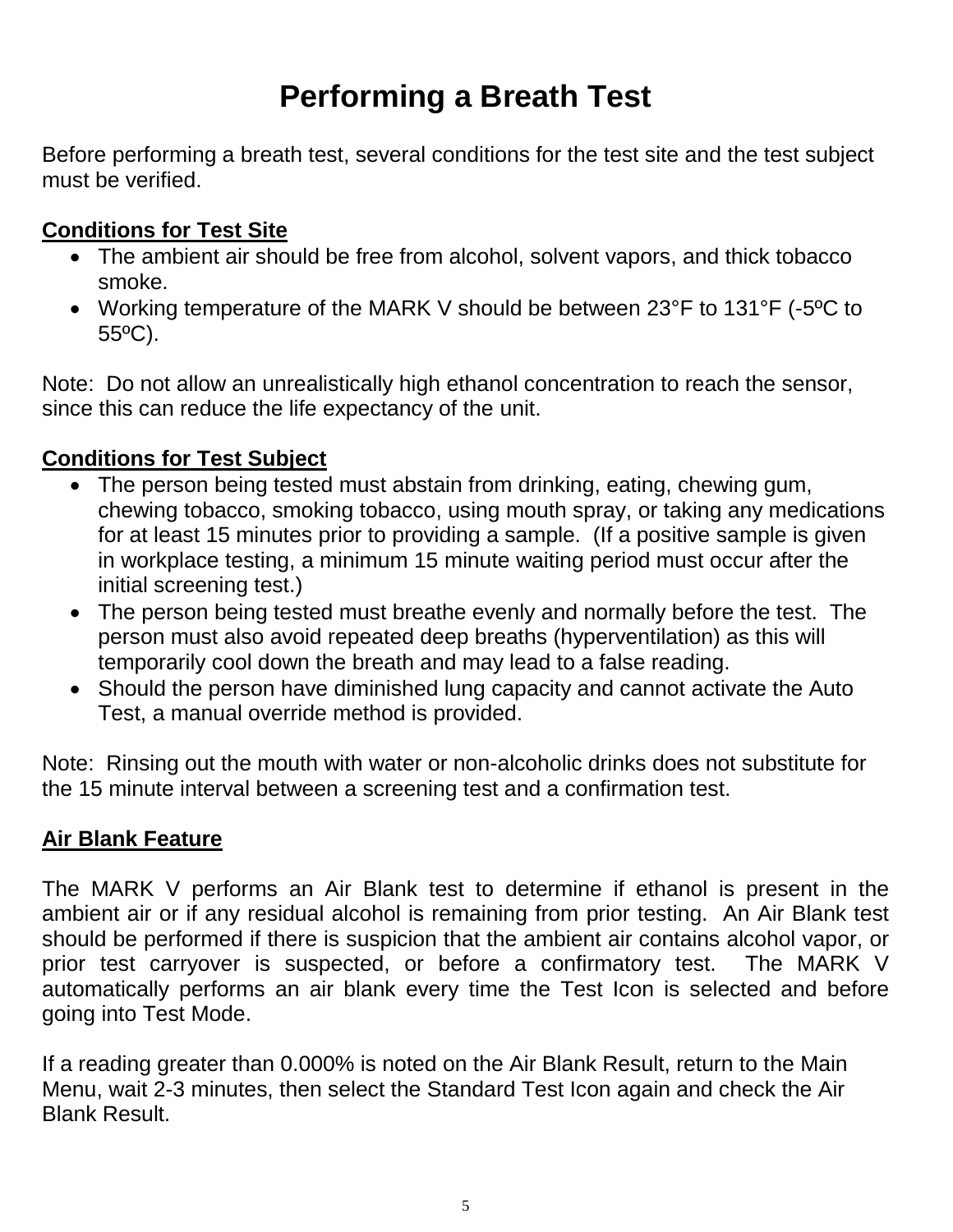# **Measuring Breath Alcohol Concentration (BrAC/BAC)**

# **Automatic Sampling**

- 1. Insert a new disposable mouthpiece into the mouthpiece holder. The mouthpiece can be inserted from either side of the device.
- 2. Turn on the MARK V.
- 3. Instrument will display "AirCheck Processing" as it checks for residual alcohol in the air or in the fuel cell.
- 4. Instrument will display the results of the Air Blank on screen for 6 seconds. The time and result of this Air Blank will be printed with the Test Result.
- 5. Instrument will then automatically go into Test Mode and display the next Test Record Number.
- 6. Ensure that the display reads "Please Blow". The MARK V is now ready for use. The Record # will be displayed below "Please Blow".
- 7. Instruct the person being tested to breathe in deeply and blow evenly into the mouthpiece, without a break, for a minimum of 4 seconds or until a click sounds. Blowing can cease when the click is heard.
- 8. After a few seconds, the Test Result will be displayed on the LCD.
- 9. If subject did not blow within 30 seconds, operator can select "Refuse" to confirm the subject refused to do the test. Or operator can select "Test Again" to allow subject to do the test again. If "Refuse" is selected, this will appear in the memory for that record number.
- 10. If subject failed to give a valid breath sample, operator can select "Discontinued" to confirm, or select "Test Again" to allow subject to test again. If "Discontinued" is selected it will appear on the test record.
- 11. If the optional printer is available, connected to the MARK V and on, use the Red button to highlight the Print Icon  $\Box$  on the bottom of the screen, and select it using the Green button to print out the result. (See p.9-10 for more information on Printer setup and use).

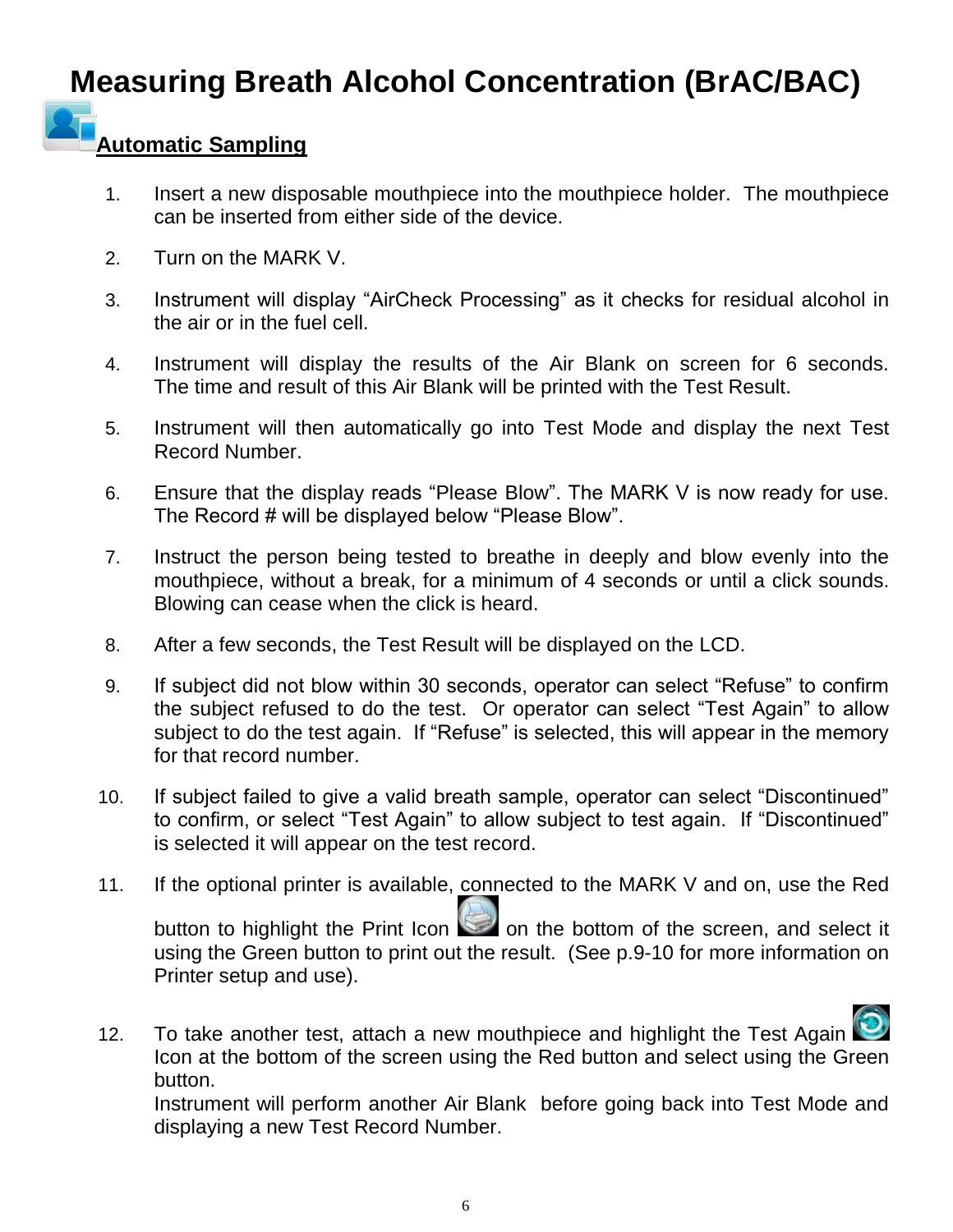## **Manual Sampling**

This method can be used when the test subject has a diminished lung capacity and cannot activate the Automatic Sampling test.

- 1. Follow steps 1-6 under automatic sampling.
- 2. Instruct the person being tested to breathe in deeply and blow evenly into the mouthpiece without a break for a minimum of 4 seconds.
- 3. While the person is blowing and after a minimum of 4 seconds, press the green button and release.
- 4. After a few seconds, the measured value will display.

#### **Conducting a Passive Test (No Mouthpiece)**

- 1. Turn the MARK V ON.
- 2. When "Please Blow" appears, hold the sample port (mouthpiece opening) about 4 inches from the subject's mouth.
- 3. Have the subject moderately blow towards the mouthpiece opening for several seconds.
- 4. Press the green button while the subject is blowing.
- 5. Results will appear on display (e.g. 0.000% or greater).

Notes:

- If the BAC is 0.000%, the display will be instantaneous. If the BAC is higher than zero, please wait 3 minutes before performing the next test.
- Use a new mouthpiece for each test.
- The interval between two measurements will depend on the alcohol concentration of the first sample. This interval cannot be shortened by temporarily switching off the instrument. Please wait 3 minutes before performing the next test.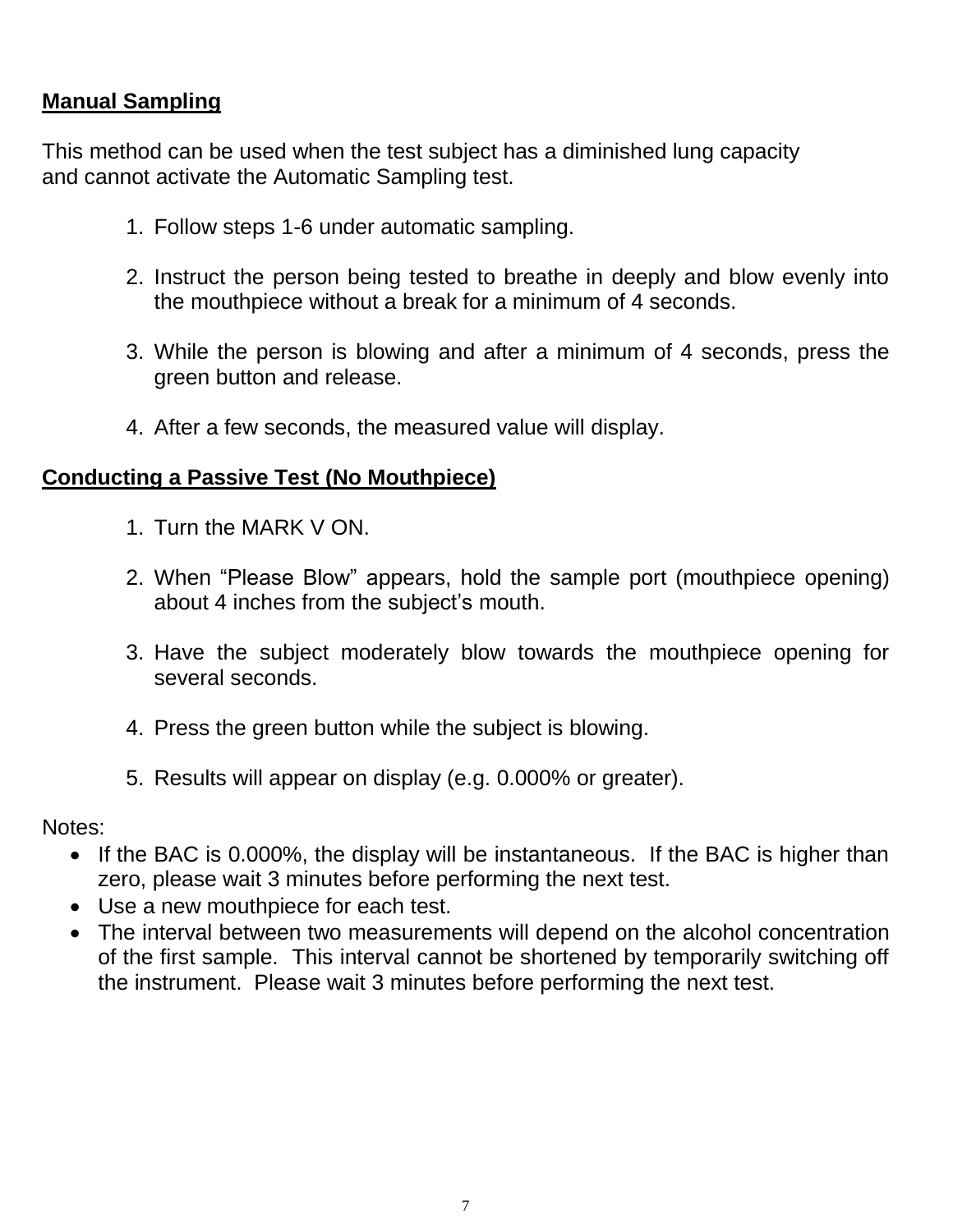

The MARK V is able to store up to 10,000 individual test records. These can be viewed and printed at a later time or downloaded onto a computer.

To view records:

- 1. Turn on the MARK V.
- 2 When instrument displays "Please Blow", click the LEFT (red) button until the Main Menu Icon  $\boxed{\bullet}$  is highlighted, then click the RIGHT (green) button to select. This will take you to the main menu.
- 3. Use the LEFT (red) button to highlight the Test Records Icon **AFT**, then click the RIGHT (green) button to select.
- 4. The most recent record will be shown on the screen. To view other records, use the LEFT (red) button to highlight the left arrow and click through the records using the RIGHT (green) button.
- 5. To print a record: Connect MARK V to optional printer, make sure the record you want to print is on the screen, highlight the Print Icon  $\Box$  using the LEFT (red) button and click the RIGHT (green) button to activate.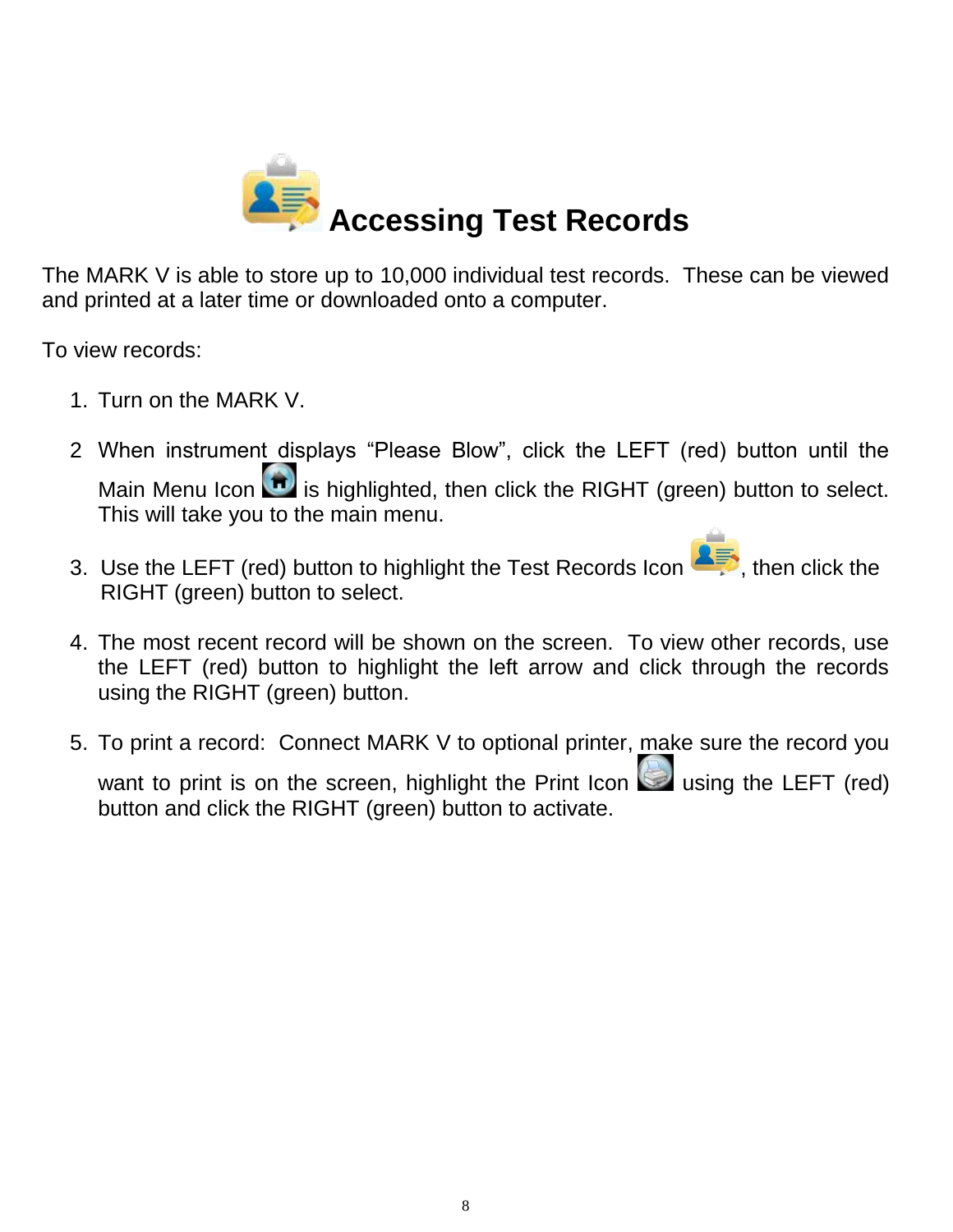## **Printer Accessory**



# **Printer Operation**

### **Battery Installation:**

- 1. Remove the battery cover from the back of the printer by pressing the tab and pulling it away.
- 2. Insert the rechargeable battery pack by aligning gold tabs.
- 3. Replace battery cover.

### **Recharging the Battery:**

1. Leave Battery in Printer. Plug wall adaptor into round port (next to USB port) on printer and then into the wall. Battery will charge automatically, Light will be red while charging and will turn off when battery is fully charged.

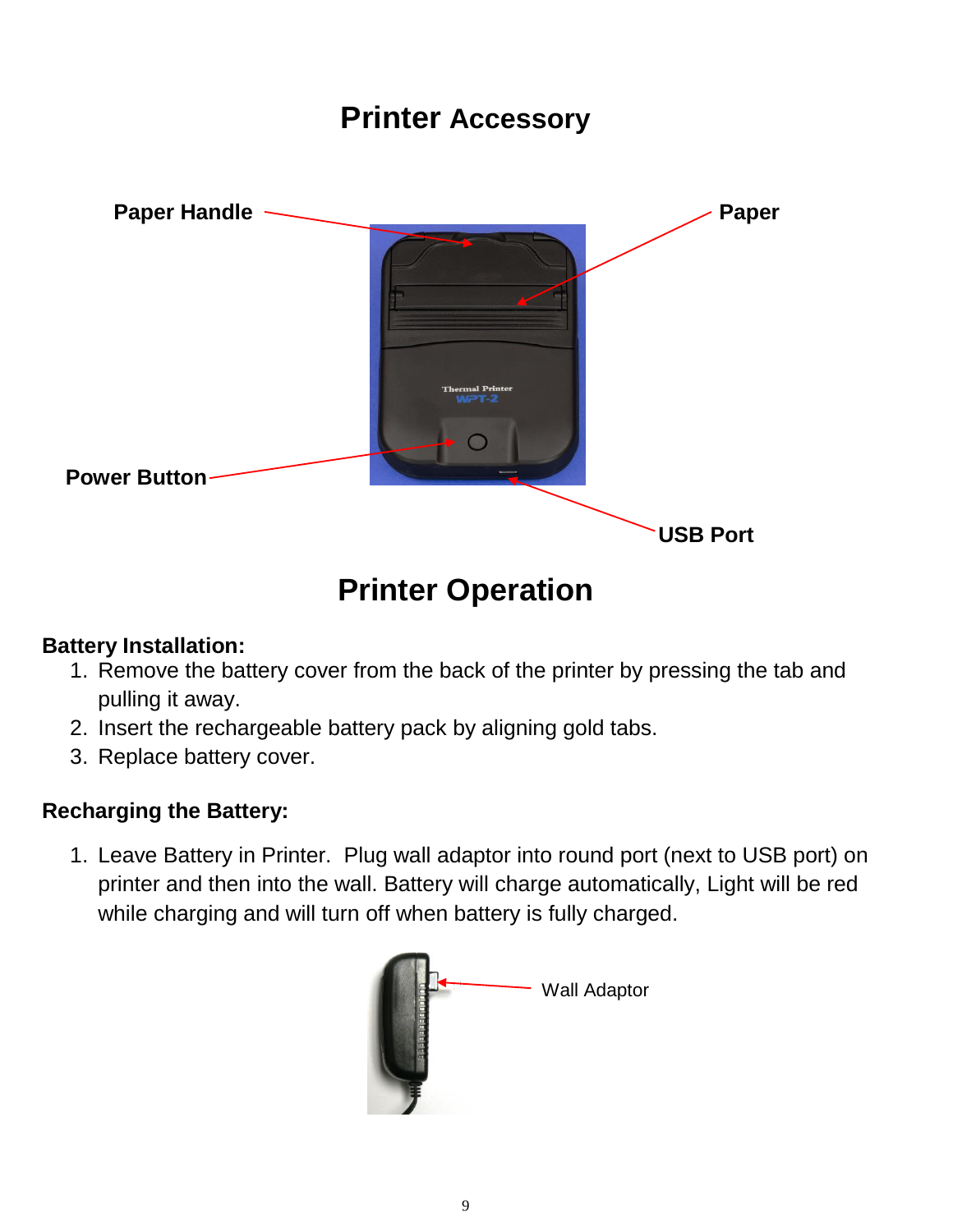## **Loading printer paper:**

- 1. To load more printer paper in the printer, open the cover by gently lifting the halfmoon piece until the cover pops open.
- 2. Remove any remaining paper that may be in the unit.
- 3. Unroll 1-2 inches of paper from the new roll and drop it into the printer (with glossy side up) so the paper will easily feed through.
- 4. Close the cover.

## **Turning On/Off:**

- 1. Turn on the printer by pressing the power button  $(\psi)$  $(\psi)$  for a few seconds until the green light comes on.
- 2. Turn off the printer by pressing and holding the power button  $(\psi)$  $(\psi)$  until the green light goes out.

## **Printing Test Results:**

- 1. Connect MARK V to the printer using the USB cable.
- 2. Be sure printer is on. (Printer will shut off after several minutes of inactivity)
- 3. Turn on MARK V and take an automatic or manual sample.
- 4. To Print Results after a test, highlight the Print Icon  $\Box$  using the Left (red) button and then press the Right (green) button to start printing.
- 5. To Print from Memory:
	- a. Choose the Main Menu Icon
- - b. Highlight and Choose the Test Records Icon
	- c.The most recent record will appear first, to review prior records, highlight the left arrow using the Left (red) button and click through the records using the right (green) button until you find the record you want.
	- d.With the record to be printed showing on screen, highlight the Print Icon and select it using the right (green) button.
	- e.Results will print immediately.

After results have printed, gently pull paper towards the power button to remove.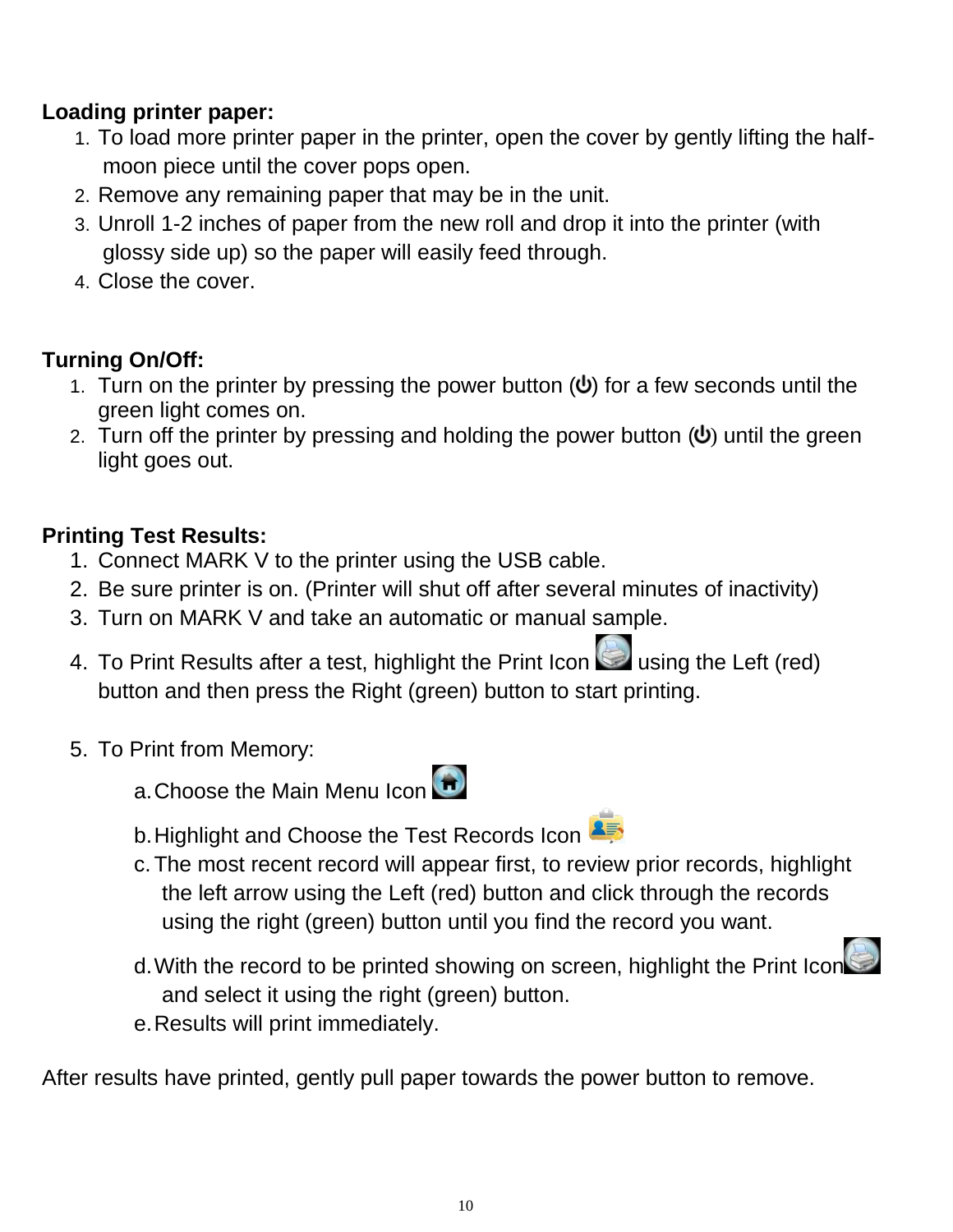#### **Troubleshooting (Printer):**

| <b>Problem</b>                                 | Cause                                          | <b>Solution</b>                                     |
|------------------------------------------------|------------------------------------------------|-----------------------------------------------------|
| Paper is blank after<br>printing.              | Paper was inserted<br>incorrectly.             | Remove paper and re-<br>insert with glossy side up. |
| Paper is still blank after<br>switching sides. | <b>Printer malfunction</b>                     | Return to PAS Systems Intl.                         |
| Printer will not turn on.                      | Power supply to printer has<br>been exhausted. | Recharge printer battery<br>with charger.           |

# **Accuracy Checking and Calibration**

Accuracy testing should be performed at least once per month to ensure that BAC readings are reliable. If the result of the accuracy test is not within the acceptable range, the unit must be re-calibrated by PAS Systems International, Inc. or by persons who have been properly trained for alcohol detector calibration.

Due to the sensitive nature of BAC testing, it is extremely important to keep detailed records of both accuracy tests and recalibrations for each MARK V unit. Procedures for recording this information are covered in BAT training and documentation when provided.

PAS recommends all MARK V units be calibrated annually or whenever an accuracy check shows that BAC readings are no longer within tolerance limits. Because precise calibration is crucial, it can be performed only by PAS Systems International or by persons who have been properly trained for alcohol detector calibration. (Calibration of the MARK V **must** be performed using a NHTSA-approved wet bath simulator or certified dry gas standard.) Successful completion of calibration should be recorded in a calibration log. *Instructions for calibration can be found in the Advanced Settings Manual.* Please refer to the Quality Assurance Plan (QAP) documentation on page 15 for additional calibration requirements.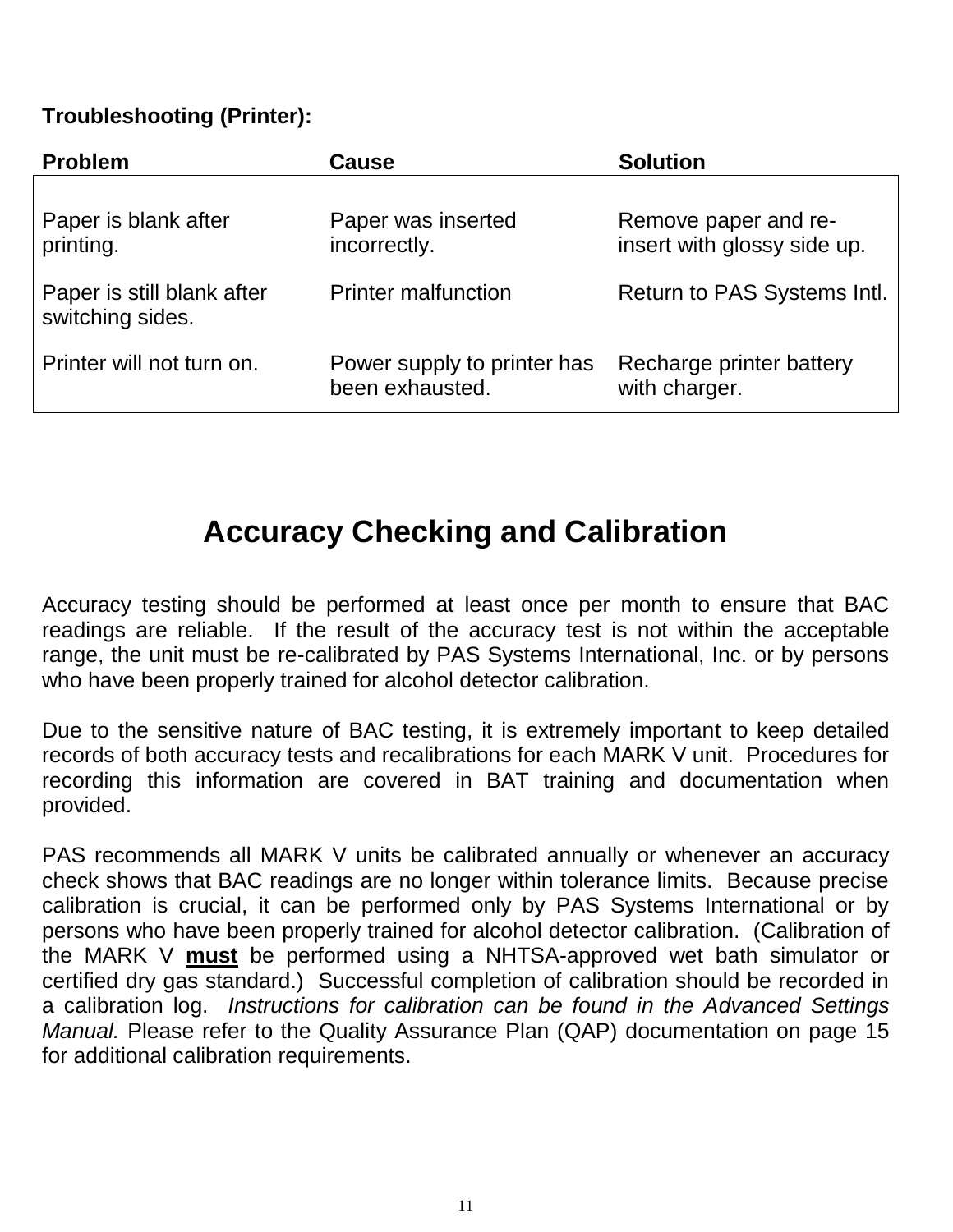# **Wet Bath Accuracy Checking**

Using wet bath simulators for accuracy checking has been the accepted method for many years. Breath alcohol simulators are specially designed water-alcohol instruments which provide equilibration of alcohol between water and air at a controlled temperature.

Accuracy checking of the MARK V should be performed by authorized persons using any NHTSA approved breath alcohol simulator.

#### **To perform a wet bath accuracy check:**

- 1. Pour 500 ml of 0.080% Certified Solution into the glass jar.
- 2. Attach a piece of tubing (6 8" long) to simulator inlet. Attach a regular or checkvalve mouthpiece to the end of this tubing.
- 3. Attach a 1 2" piece of tubing to the simulator outlet. Attach a mouthpiece to the other end of this shorter tubing. Make sure the connection is air-tight.

#### **Note: The length of tubing connected to the simulator outlet should not be longer than 2" in order to prevent condensation.**

- 4. Plug Simulator in and turn switch to the ON position.
- 5. Allow the solution to heat.
- 6. After 15 20 minutes, check the thermometer. The thermometer should read 34ºC when ready.
- 7. Attach instrument to the mouthpiece. (The opaque moisture trap can be used should condensation appear in the mouthpiece).
- 8. Switch on the MARK V. Wait for "Please Blow" to display after Air Blank Check.
- 9. Forcefully blow into the simulator for several seconds, press the "Green" button and release.

After a few seconds, the measured value will be displayed. The display should read 0.080% +/-0.005.

NOTE: If the result is not within published specifications for the MARK V, conduct another accuracy check. Verify that the seal on the simulator is air-tight and that the outlet tube and mouthpiece are free of condensation. If the measurement is still not within specifications  $(+)$ - 0.005), the unit must be removed from service until an internal calibration can be conducted.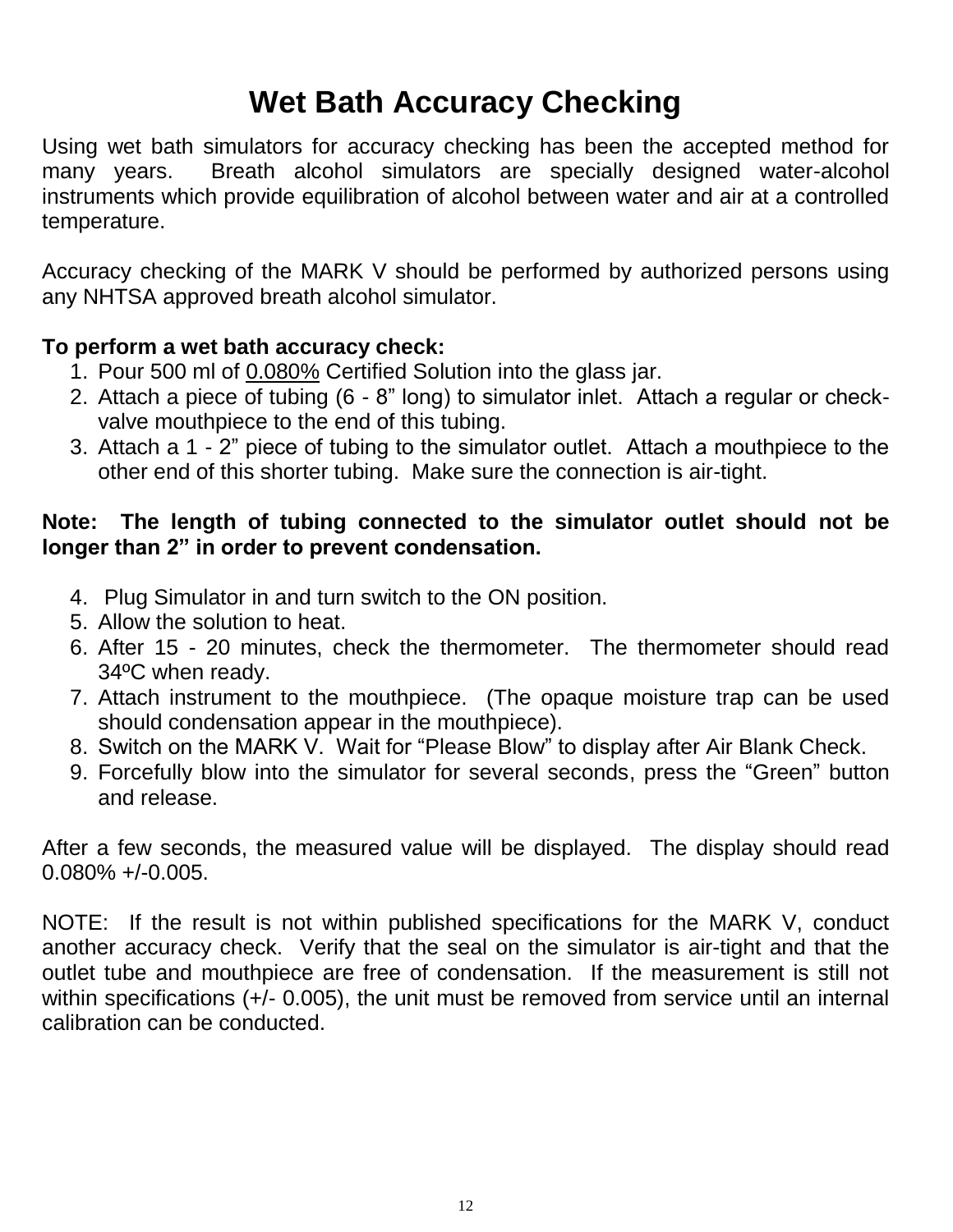# **Dry Gas Accuracy Checking**

When using certified dry gas (PAS recommends 0.080% dry gas concentration) for accuracy checking, the alcohol concentration printed on the label of the gas cylinder must be corrected to account for altitude when conducting tests at or above an altitude of 250 feet above sea-level. Please refer to the "Dry Gas at High Altitude" section below for instructions on how to make the appropriate corrections for high altitude testing.

#### **To perform the accuracy check:**

- 1. Attach a new mouthpiece.
- 2. Turn on the MARK V. Wait until "Please Blow" is displayed after the Air Blank Check.
- 3. Always pre-purge the valve for a few seconds before delivering a sample for testing.
- 4. Connect the MARK V to the regulator/valve of the gas cylinder (the regulator must provide a gas flow of at least 1.5 liters per minute).
- 5. Depress the regulator button and allow gas to flow for 8-10 seconds. Press the "Green" button (manual test).
- 6. After a few seconds, the measured value will be displayed. If the measured value is within +/-0.005 BrAC, the MARK V is working accurately.

Note: Suitable Dry Gas Standards and Regulators are available from PAS Systems International, Inc. (800-660-7643)

#### **Dry Gas At High Altitude:**

The concentration of alcohol in a dry gas standard is carefully controlled to give the correct vapor concentration when the cylinder is at sea level. At higher elevations (altitudes), the concentration of the alcohol in the vapor leaving the cylinder will be less. This change in concentration at sea level is negligible, but at higher altitudes significant errors would result if corrections were not made. Simply multiply the standard concentration on the gas cylinder label by the factor shown for the appropriate local altitude listing in the *High Altitude Correction Chart*.

Please see the High Altitude Correction Chart for the appropriate correction factor at various elevations. For example, if you have a dry gas standard of 0.045% and you are using it at 500 feet, you would multiply the value at sea level by the correction factor. The corrected value would be  $0.045 \times 0.981 = 0.044\%$  BAC.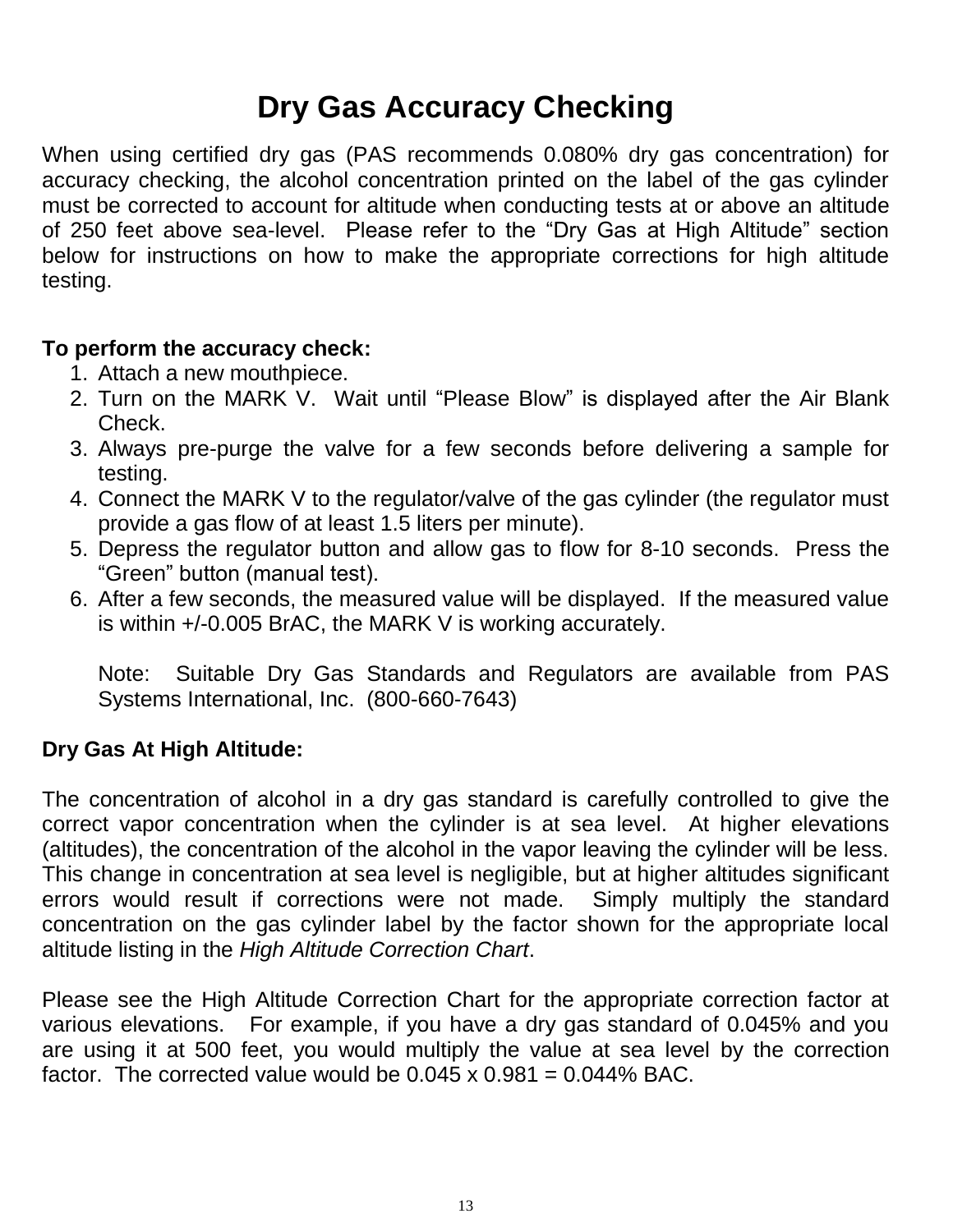# **High Altitude Correction Chart**

| <b>Elevation from Sea Level</b> | <b>Correction Factor</b> | <b>Corrected Value for</b><br>0.080% Dry Gas |
|---------------------------------|--------------------------|----------------------------------------------|
| $\mathbf 0$                     | 1                        | 0.080                                        |
| 500                             | 0.981                    | 0.078                                        |
| 1000                            | 0.962                    | 0.077                                        |
| 1500                            | 0.943                    | 0.075                                        |
| 2000                            | 0.925                    | 0.074                                        |
| 2500                            | 0.907                    | 0.073                                        |
| 3000                            | 0.889                    | 0.071                                        |
| 3500                            | 0.872                    | 0.070                                        |
| 4000                            | 0.854                    | 0.068                                        |
| 4500                            | 0.837                    | 0.067                                        |
| 5000                            | 0.820                    | 0.066                                        |
| 5500                            | 0.804                    | 0.064                                        |
| 6000                            | 0.787                    | 0.063                                        |
| 6500                            | 0.771                    | 0.062                                        |
| 7000                            | 0.755                    | 0.060                                        |
| 7500                            | 0.740                    | 0.059                                        |
| 8000                            | 0.724                    | 0.058                                        |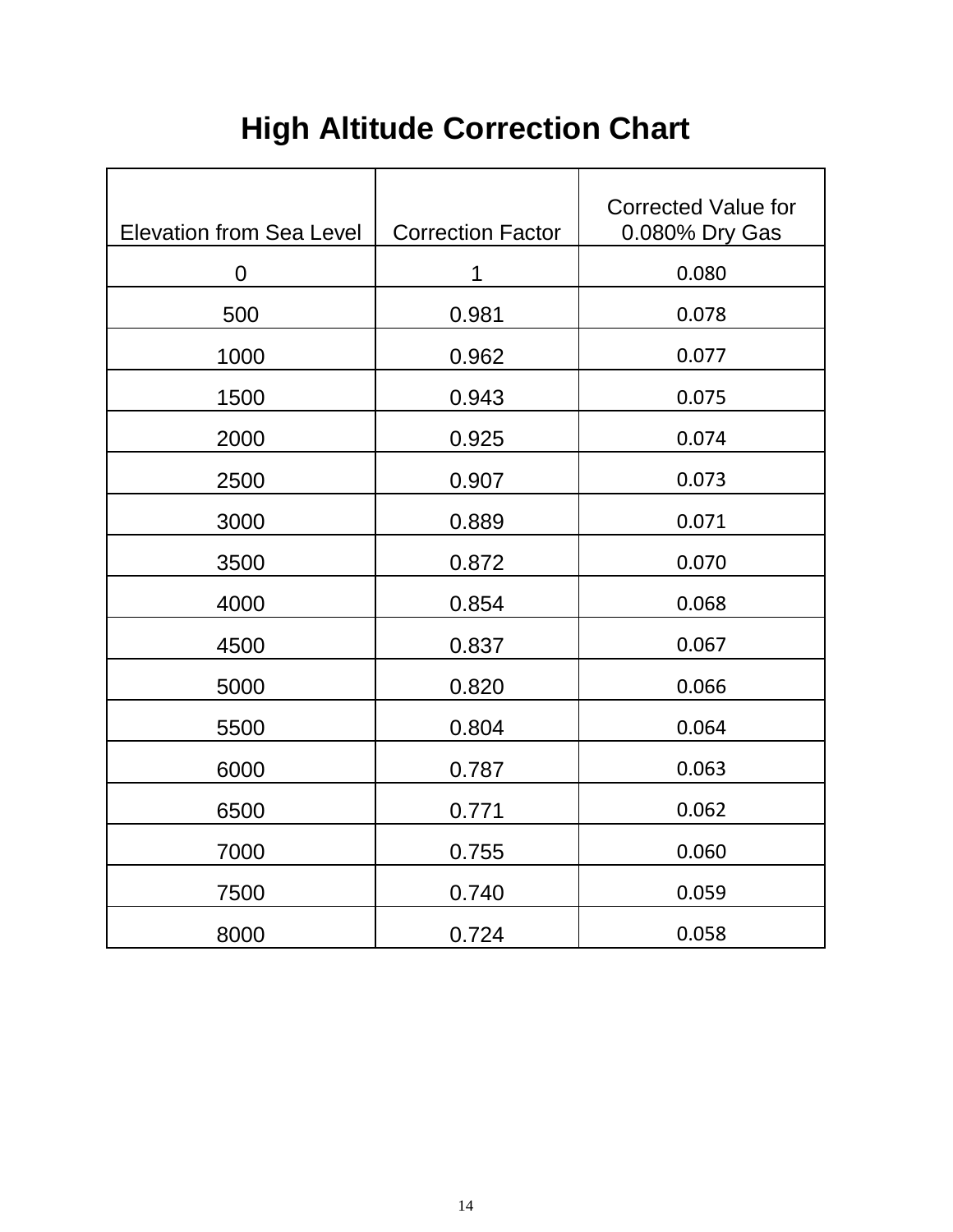## **Quality Assurance Plan**

Under the U.S. Department of Transportation workplace testing program (see 49 CFR, Part 40), transportation employers are required to test employees working in certain safety sensitive positions for alcohol under certain conditions. The DOT workplace testing program requires that breath test instrument manufacturers provide employers with this Quality Assurance Plan, which together with the operation instructions provided with the **MARK V Evidential Breath Tester (EBT)**, will assist in assuring that breath testers are calibrated to the required degree of accuracy.

QAP:

- 1. Allowed Calibration Units: Any wet bath simulator listed on the NHTSA Conforming Products List of Calibration Units for Breath Alcohol Tests. When calibration or re-calibration (not an accuracy check) is needed the simulator should be used with a certified BAC solution with a concentration between 0.035% and 0.100%, following the operating manual provided by the wet bath simulator manufacturer. Alternatively, a dry gas standard with a concentration between 0.035% and 0.100%, which has been approved by NHTSA, may also be used.
- 2. External Calibration Check Interval: Calibration Checks (Accuracy Checks) should be performed:
	- Once a month (every 30 days);
	- After a positive confirmation test;
	- If the unit fails to air blank to 0.000 after 2 attempts;
	- After the unit has undergone repairs.

There is no limitation on the number of tests that may be conducted between calibration checks, providing the monthly checks are completed.

- 3. External Calibration Check Tolerance: +/- 0.005%
- 4. Intervals for Periodic Inspection: Self-diagnostics and visual inspection by operator before every use. Routine maintenance and service recommended every 2 years. Calibration when 2 consecutive calibration (accuracy) checks fail (out of tolerance).
- 5. Events which require instrument be taken out of service: Self-diagnostics failure or indication by error code. The power supply is not providing necessary power to the MARK V. The MARK V does not display "Please Blow" after selecting a Standard or Screening test icon.
- 6. For other information regarding quality assurance unique to this instrument, see the MARK V Calibration Manual as set forth in the MARK V Operating Manual.

#### **Follow the operating instructions provided by the dry gas manufacturer for proper procedure to use dry gas for calibration checks.**

Instruments indicating any of the above **ERRORS** should be returned to PAS Systems International, Inc. for repair. Please call PAS Systems International, Inc. Technical Service Team to describe the problem & for more information on sending the unit in for service. Please have the serial number of the unit.

#### **This QAP is subject to change and should neither be considered a final requirement nor a contractual term in any agreement to purchase the MARK V.**

Contact: PAS Systems Intl, Inc 1616 Princess Anne St Fredericksburg, VA 22401 800-660-7643 Effective: July 2013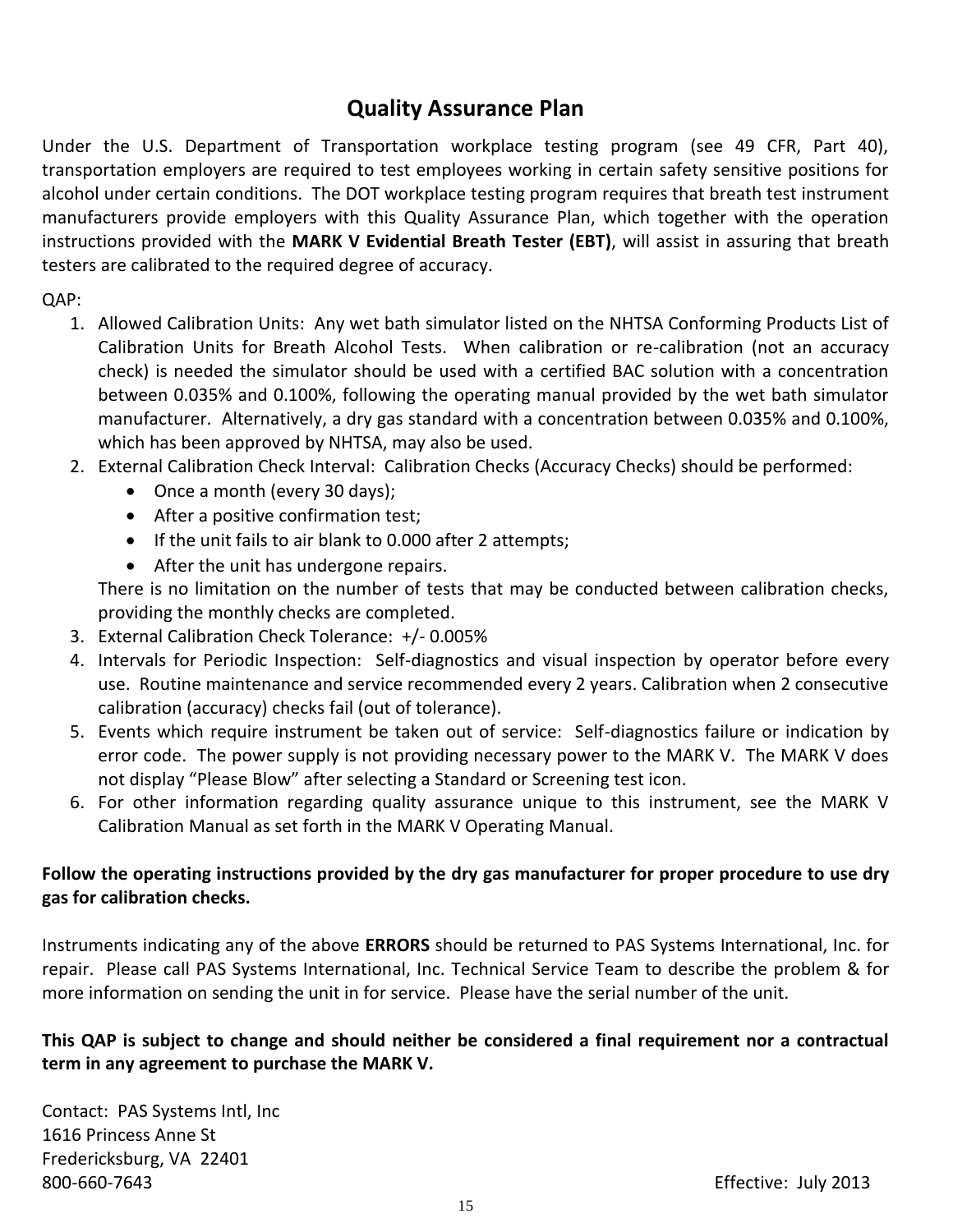## **Troubleshooting**

The troubleshooting table that follows is provided to help eliminate confusion and prevent downtime by supplying corrective procedures. If problems persist, call PAS Systems International, Inc. technical service at 800-660-7643.

#### **PROBLEM**

The display is only faintly lit. Unit will not turn on.

#### **CAUSE**

Power supply to the unit is completely exhausted.

### **SOLUTION**

Replace all 4 AAA Batteries. Use only high quality batteries

#### **PROBLEM**

"Please Blow" does not display.

#### **CAUSE**

Instrument malfunction.

#### **SOLUTION**

Contact PAS Systems International, Inc. at 800-660-7643.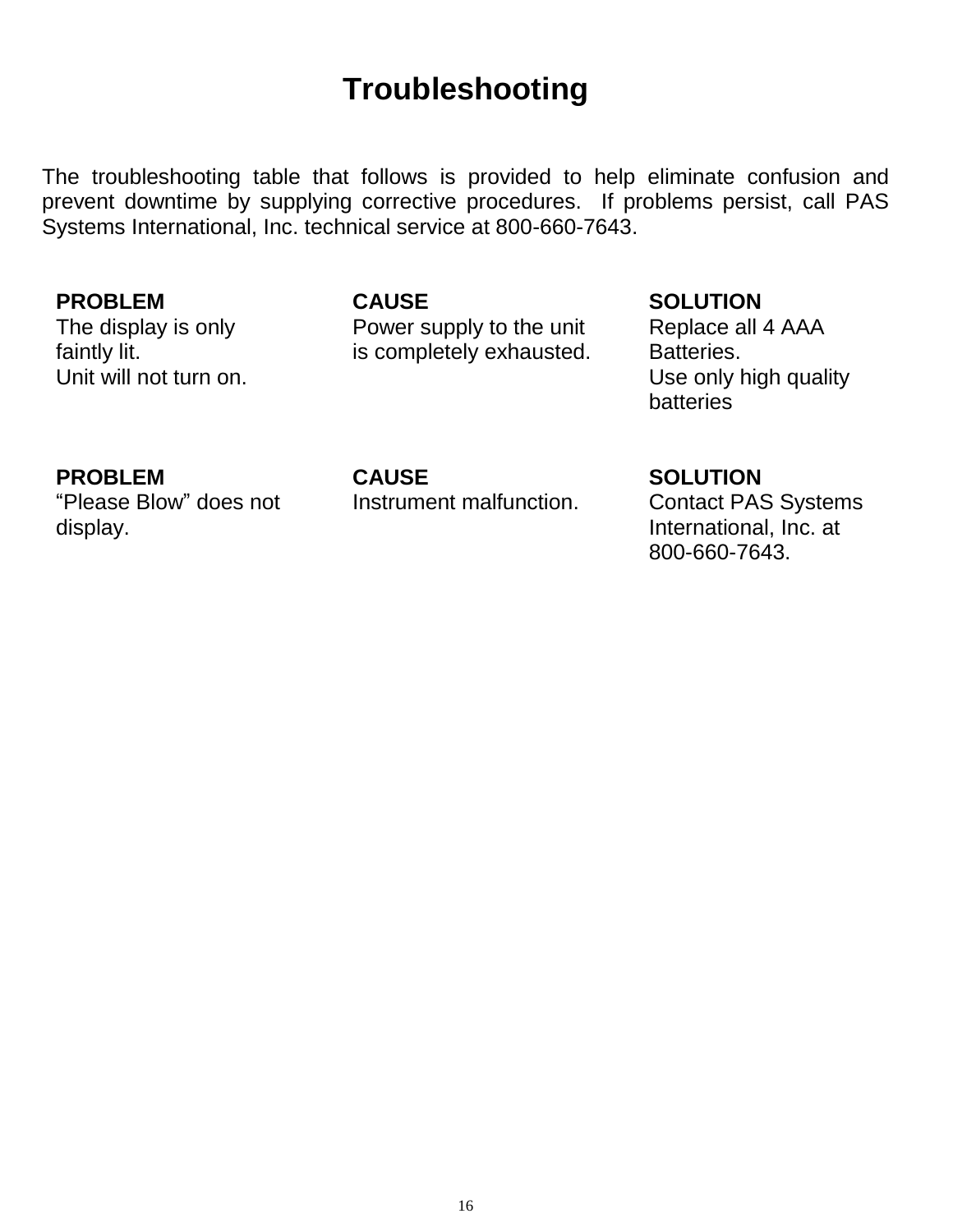# **Technical Specifications**

| <b>Product Name:</b>        | <b>MARK V</b>                                                                                            |
|-----------------------------|----------------------------------------------------------------------------------------------------------|
| Sensor:                     | <b>Platinum Electrochemical Fuel Cell</b>                                                                |
| <b>Accuracy:</b>            | Meets DOT specifications +/- 0.005% up to 0.100 % BrAC and<br>+/- 5% above 0.100% BrAC                   |
| <b>Sample Accuracy:</b>     | 0.001 % (digital display)                                                                                |
| <b>Detection Range:</b>     | 0.00 to 0.400 BrAC                                                                                       |
| <b>Response Time:</b>       | 10 seconds or less                                                                                       |
| <b>Recovery Time:</b>       | Less than 1 minute                                                                                       |
| <b>Start-up Delay:</b>      | Less than 1 minute                                                                                       |
| <b>Sampling System:</b>     | Automatically takes deep lung sample or tests manually.                                                  |
| <b>Breath Sample Time:</b>  | Up to 12 seconds continuous breath – minimum 4 seconds                                                   |
| <b>Unit of Measure:</b>     | % BrAC, mg/l, mg/100ml, or any other units.                                                              |
| <b>Working Temperature:</b> | 23° to 131° F (-5° to +55°C)                                                                             |
| <b>Storage Conditions:</b>  | -13 $\degree$ to 158 $\degree$ F (-25 $\degree$ to 70 $\degree$ C); not more than 95% relative humidity. |
| <b>LCD Display Size:</b>    | 2.0" X 1.5" viewing area (5cm X 4 cm), Automatic backlight for<br>night time use.                        |
| <b>Dimensions</b>           | 5.5" X 2.25" X 1.25" (140mm X 55mm X 30mm)                                                               |
| Weight                      | .43 lbs (195 grams)                                                                                      |
| <b>Self Diagnostics:</b>    | Programmed self-check assures unit is operational upon power up.                                         |
| <b>Power Supply</b>         | Battery pack - holds four (4) AAA disposable Alkaline Batteries                                          |
| <b>Battery Life:</b>        | 500 tests                                                                                                |
| <b>Memory:</b>              | Capable of saving 10,000 test results.                                                                   |
| Pump:                       | Automatically actuated electronic pump - No cocking required.                                            |
| <b>Mouthpiece:</b>          | Affordable, sanitary, and individually wrapped.                                                          |
| <b>Calibration:</b>         | Annually with monthly accuracy checks. Use Wet Bath or Dry<br>Gas.                                       |
| <b>USB Cable</b>            | Optional Printer & Computer interface connection.                                                        |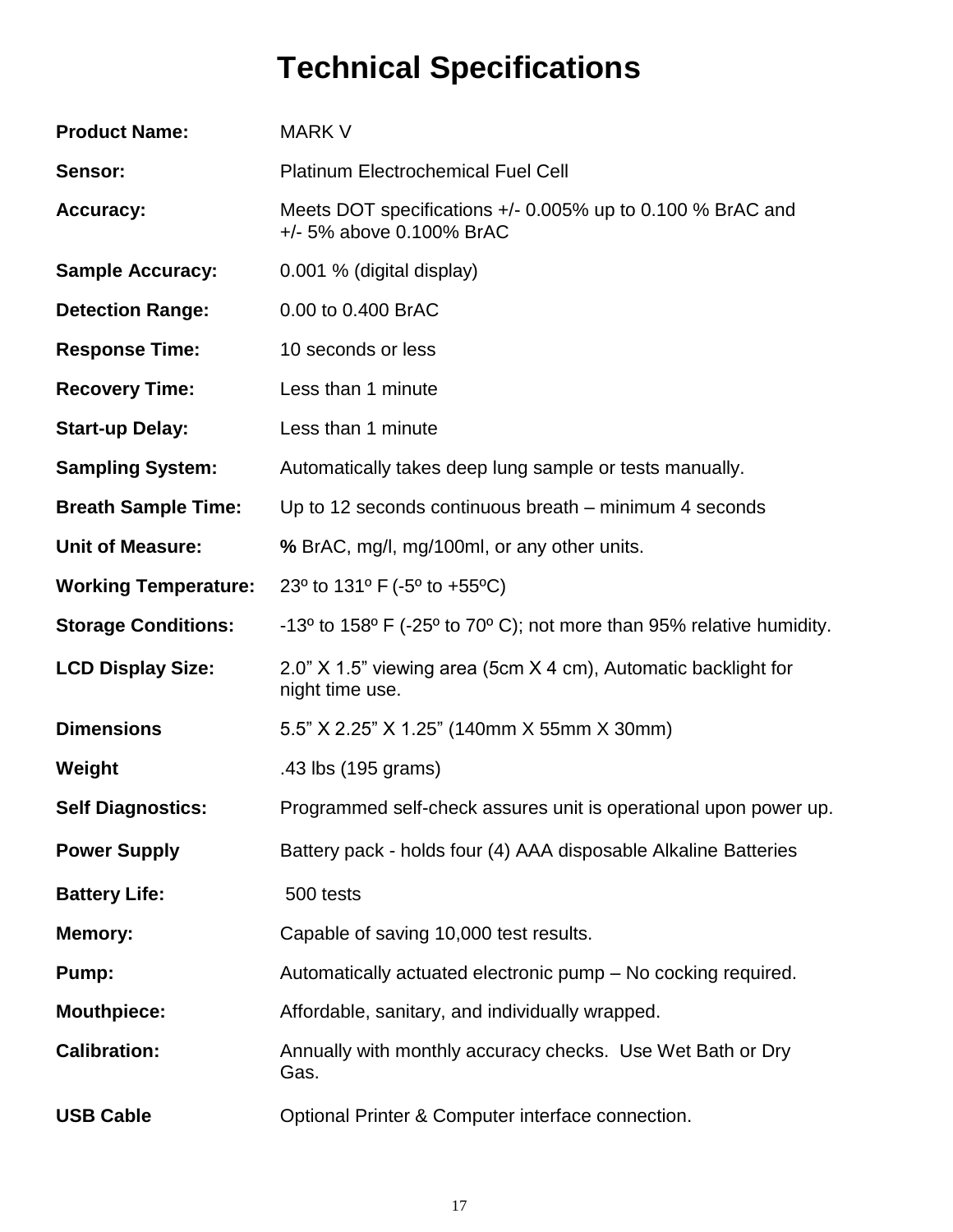## **Safety, Maintenance, & Warranty**

#### **Safety**

For correct and effective use of the MARK V, it is essential to read and strictly follow the instructions contained in this document. The MARK V is to be used only for the purposes specified herein.

#### **Maintenance**

Repairs of the MARK V may only be performed by PAS Systems International, Inc. or an authorized service technician. Only original MARK V parts may be used.

To keep the instrument clean, periodically use a mild disinfectant and a soft cloth on the outside of the case. DO NOT use alcohol to clean the unit!

#### **Warranty**

The MARK V comes with a one (1) year limited parts and labor warranty, effective on the date of purchase. The warranty does not cover batteries or accessories. The warranty does not cover freight to the service facility, misuse or abuse of the product. Warranty is void if unit is found to have been tampered with.





 $\overbrace{\text{DATA Member}}^{\text{D.O.T.}}$  US DOT Approved CE Approved

**RoHS Approved**